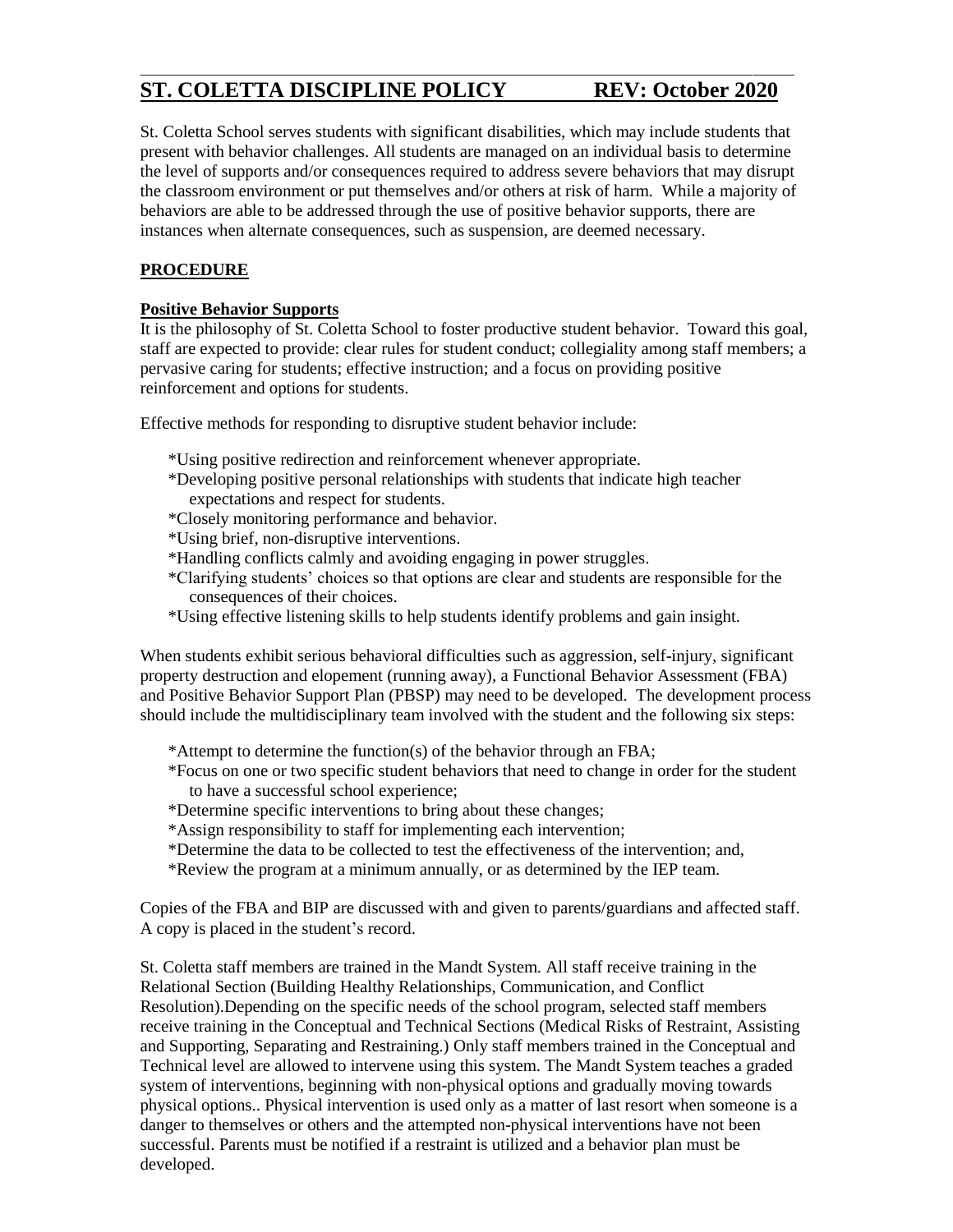There are Quiet Rooms at St. Coletta that are available for students to use if they need to calm themselves. These rooms are unlocked and students are never left alone. Use of the Quiet Room requires that an administrator be notified, an incident report be written and the parent notified and provided a copy of the incident report. St. Coletta policy prohibits the use of mechanical and chemical restraints.

### The St. Coletta School Behavior Management Plan **strictly prohibits**:

Deprivation of drinking water or food necessary to meet daily nutritional needs. Denial of the use of toilet facilities. Any action humiliating, degrading or abusive. Deprivation of health care including counseling. Intrusive aversive therapy. Use of mechanical restraints, chemical restraints, or seclusion.

Corporal punishment will never be administered by any staff person. If abuse or neglect is suspected, the school will contact Child Protective Services (CPS). Before CPS comes, a parent/guardian must be notified. If the parent/guardian objects, the child will not be interviewed. This does not apply if the parent/guardian is the suspect. In such a case, CPS may interview the child without consent from the parent or guardian.

### **Student Suspension/Disciplinary Unenrollment/Emergency Removal**

While St. Coletta School is dedicated to serving students with challenging behaviors by providing intensive behavior supports, there may be incidents where suspension is deemed necessary. All cases are determined on a student by student basis and take into consideration their specific circumstances such as cognitive skill level and social awareness. In some situations suspension/ disciplinary unenrollment is deemed necessary if the safety of others or the student involved is put at risk. Dependent on the seriousness of the offense and/or danger to others, outside authorities may also be contacted and the Public Charter School Board notified.

St. Coletta School employs the following levels of suspension:

## **Level I:**

**In School Disciplinary Action:** disciplinary actions to include exclusion from school common areas and required participation in conflict resolution or peer mediation sessions, or similar actions of short duration that do not result in the student's loss of academic instruction time. **OR**

**In-House suspension:** When a student continues to attend school with provisions made to their program that includes 1:1 supervision and suspension of all community outings. Instruction and related services will be conducted in a designated environment separate from the student's classroom.

## **Level II:**

**Short Term Out of school suspension:** When a student is to remain home for the duration of the suspension to exceed no more than 5 school days. Students in KG through grade 5 cannot suspended for a period greater than 5 days.

## **Level III:**

**Long Term Suspension/ Disciplinary Unenrollment/Emergency Removal:** When a student is suspended out of school for a period of 6 consecutive school days or more (for students in grades 6 through 12 only). Students cannot be suspended for more than 10 consecutive days.

This level of suspension is reported to appropriate school jurisdictions and, by the  $10<sup>th</sup>$  day of suspension or if a disciplinary unenrollment has been recommended, a manifestation determination meeting must be held to determine the relationship of the behavior to the disability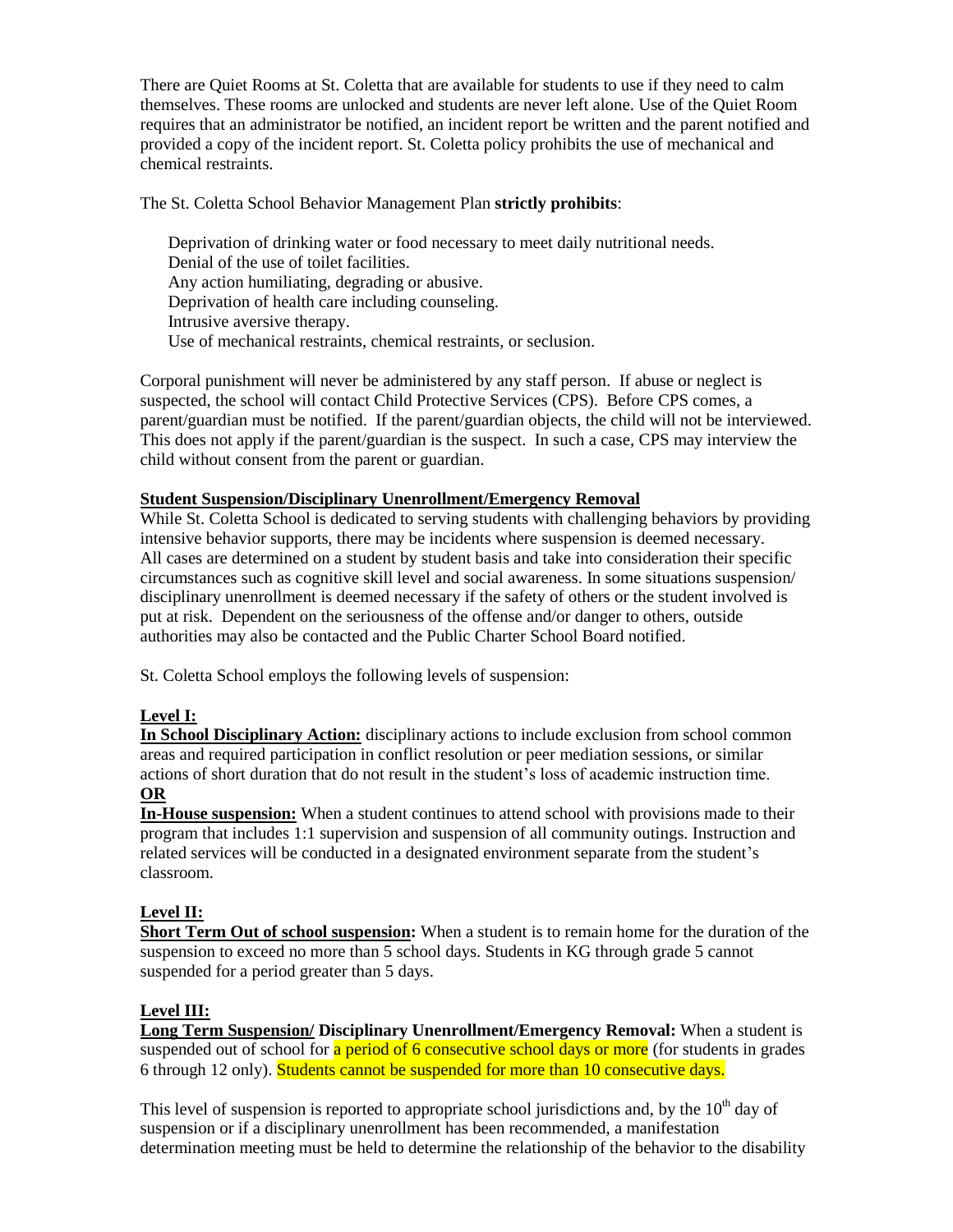of the student, update or create behavior plans/functional behavior assessments and possibly determine an alternate placement.

### **Behaviors Resulting in Suspension include but are not limited to**:

#### **Level I:**

\*Fighting \*Stealing \*Smoking \*Intentionally destroying school property \*Threatening others with bodily harm \*Running away from staff in the community

## **Level II:**

\*Drugs on premises

\*Alcohol on premises

\*Possession of a dangerous object

\*Causing bodily harm to others

## **Level III:**

\*Possession of weapons

\*Significant aggressive/destructive behavior posing an immediate threat of severe injury to others and/or self

In accordance with the Student Fair Access to School Amendment Act of 2018, no student in grades kindergarten through 5 shall be subject to an out-of school suspension or disciplinary unenrollment, unless a school administrator determines that the student has willfully caused, attempted to cause, or threatened to cause bodily injury or emotional distress, to another person.

#### **Process for Notification of Suspension:**

Once an infraction has been reported, the student(s) will meet with a school administrator to discuss their side of the incident. Incident reports will be written and submitted to the school administrator by witnesses of the incident.

In the event of a suspension/disciplinary unenrollment recommendation, parents/guardians will be informed immediately via telephone call (see also **Long Term Suspension Due Process Procedures** below). If parents/guardians are unable to be contacted, the student will be sent home with a letter of suspension/disciplinary unenrollment to be signed with a request that the letter be signed and returned. Parents/guardians and/or students, if they are 18 and their own guardian, will also be notified via certified mail and phone of this decision (preferably immediately as noted above), but no later than within 24 hours of the suspension/disciplinary unenrollment. In the case of a short term suspension, parents/guardians or students who are their own guardians will be extended the opportunity to meet with school administrators and can request to appeal the shortterm suspension decision. The request for an appeal or a hearing can be made to the Principal or an Assistant Principal. This appeal will be reviewed by the school's discipline committee.

## **Long Term Suspension Due Process Procedure**

If a suspension equaling more than  $six$  consecutive or cumulative days over the school year occurs, or an disciplinary unenrollment is recommended, then, according to the *Individuals with Disabilities Improvement Act (IDEIA),* a Manifest Determination and placement review IEP meeting must be held. In addition, all disciplinary unenrollment recommendations must be made by the Principal or in their absence, appropriate designee (Assistant Principal) and communicated as required to the St. Coletta Public Charter School Board. A Manifest Determination Meeting, per DCPS and other jurisdictional regulations, will be scheduled within ten days. Further steps taken will be determined by the IEP team at the Manifestation Determination meeting. Parents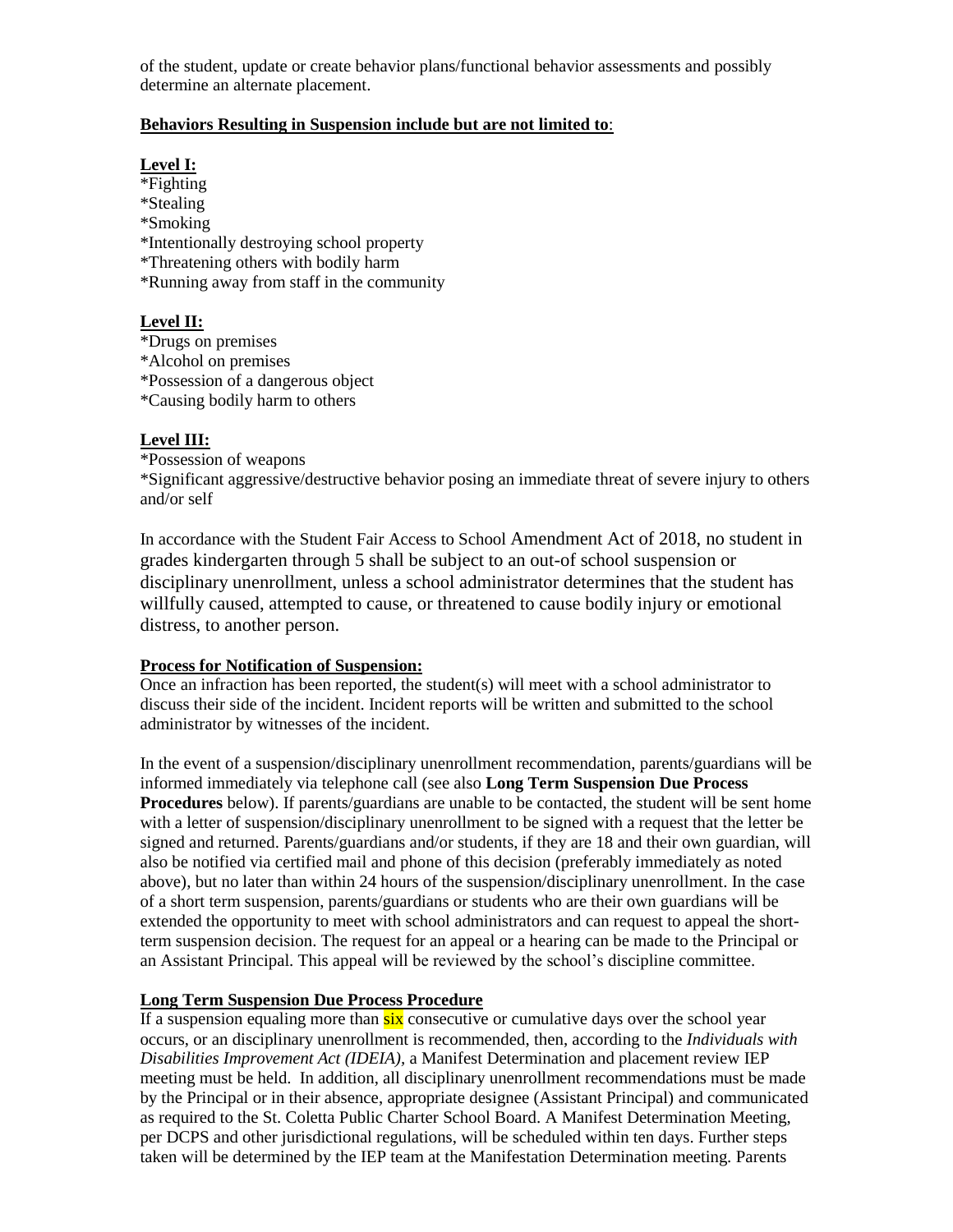and/or students also have the right to have an advocate or attorney present at any Disciplinary Unenrollment/Emergency Removal hearing or meeting.

The St. Coletta Public Charter School Board reviews all suspensions at each board meeting and can make recommendations regarding policy. Suspensions extending beyond 5 school days and disciplinary unenrollments are also required to be reported to the DC Public Charter School Board. Parents and/or students have the right to appeal any decision to the school's discipline committee or the St. Coletta Public Charter School Board. Disciplinary Unenrollment/Emergency Removal recommendations will be reported immediately to the St. Coletta Special Education Public Charter School Board chairperson and the CEO of St. Coletta of Greater Washington.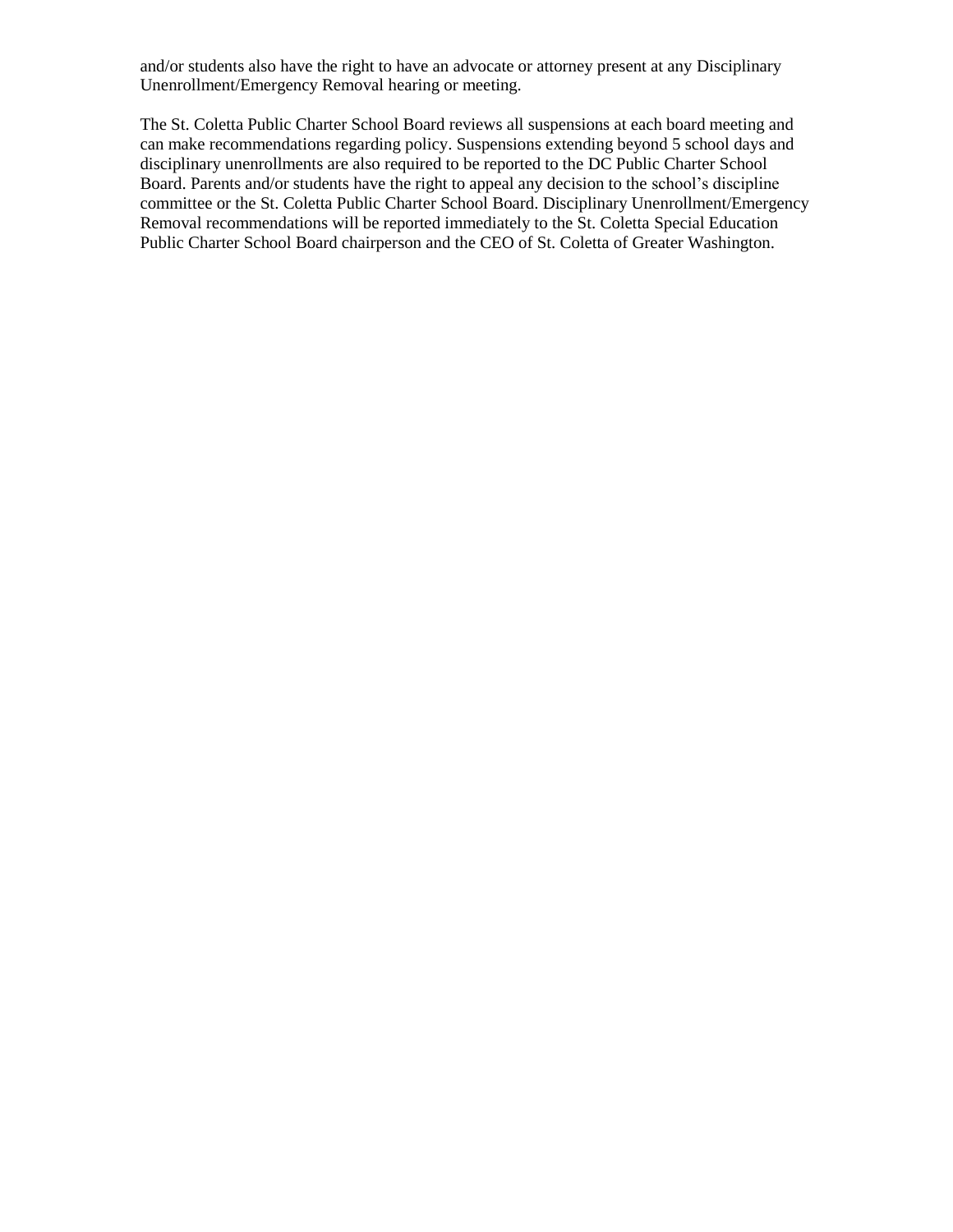#### **Policy**

St. Coletta must follow the attendance policies of the governing jurisdiction/school district in which a student resides. All students, however, are expected to attend school daily unless the parent/guardian provides a valid reason supporting the student's absence. The school records student attendance daily and historical records are maintained electronically on-site at the school. Homes of absent students are called by office personnel if a parent/guardian does not report their child's absence; however, it is the expectation that the parent inform the school of their child's absence. The reason for each absence or tardiness is documented. Excessive absence and tardiness are causes for concern. Lawful reasons for absences and tardiness include: illness of a student (a doctor's note may be required); death in the student's immediate family; medical appointments; required court appearances; observance of religious holy days; lawful exclusion or expulsion from school by school authorities; temporary closing of school; and other absences approved in advance by the principal upon the written request of a parent or guardian. Vacation time is considered an unexcused absence, and as required by the jurisdiction will be reported as such. If no information is received from the parent/guardian regarding the student's absence, it is marked as unexcused.

#### **District of Columbia Students**

DC's Compulsory Education and School Attendance law requires youth ages 5 to 17 to be in school. Tracking for in-person attendance will remain consistent with existing regulations. Per DC regulations, for a student to be marked present for the school day, he or she must be present for at least 80% of the day. Students who are tardy or leave early for more than 20% of the day will be counted as absent. The school will indicate whether the student was in school for 100% of the day (present-full), present between 80% and 100% of the school day (partial present), absent for the enter school day (absent- full), or in attendance less than 80% of the school day (absent- partial).

St. Coletta will collect daily attendance for students participating in remote learning as specified within OSSE's attendance collection guidance. Should a student be unable to attend in person as a result of non-compliance with DC Health immunization requirements, the student is expected to continue to participate in remote learning opportunities and attendance will be tracked using remote learning procedures.

#### **Maryland Students**

The *Code of Maryland Regulations (COMAR)* requires students ages 5 to 18 to attend school. If a student has 3 unexcused absences, a letter will be sent home alerting the parent of attendance concerns. If a student accrues 5 unexcused absences, an attendance conference will be scheduled with the parent and school social worker. Students who are habitually truant, or miss more than 20% of days within a school year, will be referred to the Department of Juvenile Services.

#### **Virginia Students**

The Commonwealth of Virginia's Compulsory Attendance Law, Code of Virginia, 22.1-254 requires students ages 5 to 18 to attend school. If a student has 3 unexcused absences, a letter will be sent home alerting the parent of attendance concerns. If a student accrues 5 unexcused absences, an attendance conference will be scheduled with the parent and school social worker. If attendance does not improve, the family will be referred to Juvenile Court.

#### **Procedures**

The following steps should be followed if a student is to be absent.

- Parents are responsible for communicating their child's absence to the school. Place a call to our student absence line at: (202)350-8680 ext. 1101 or select option #3 when prompted
- If the school does not receive a call from a parent/guardian, our attendance manager will call home to inquire as to the reason for the student's absence from school.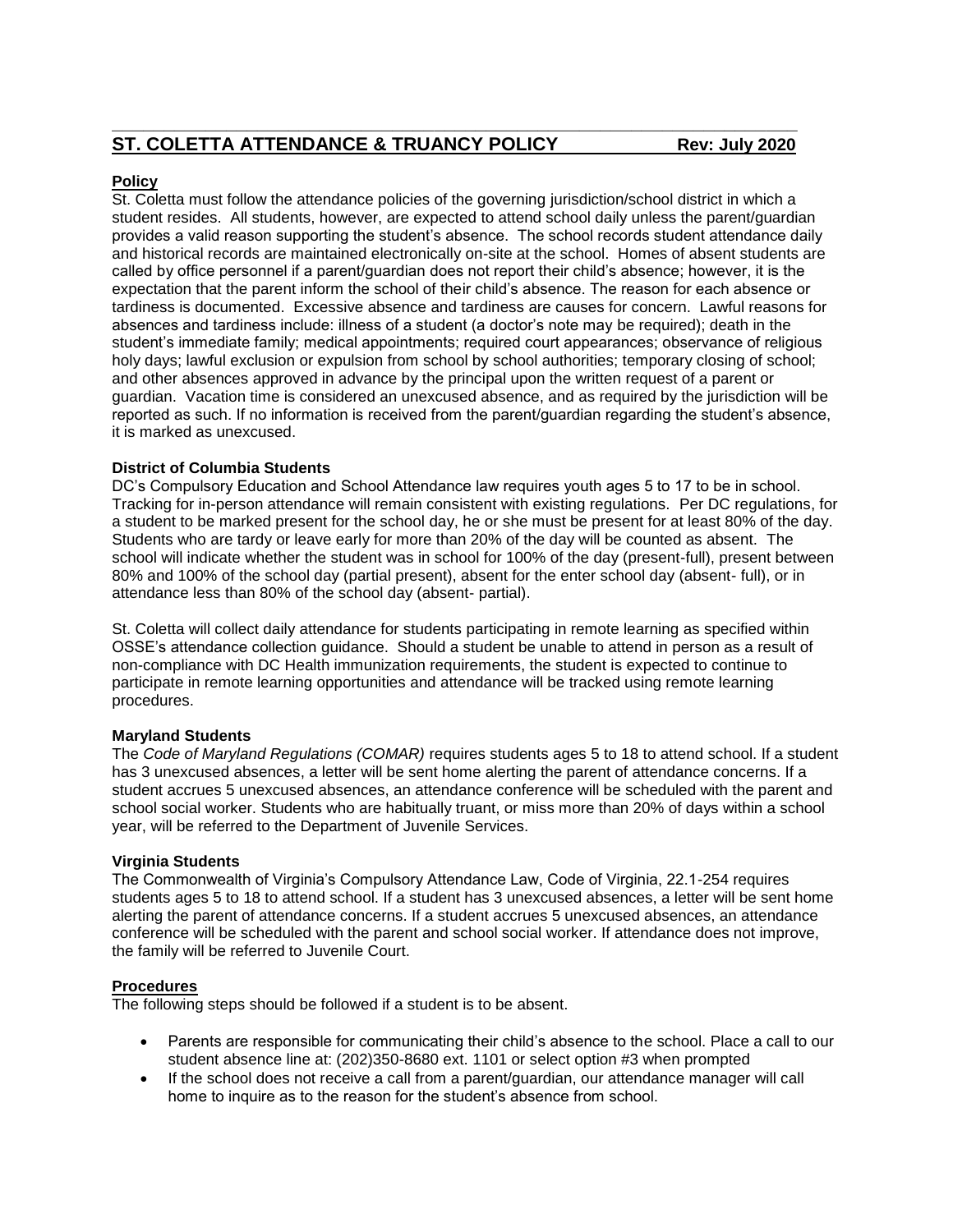- A written note by the parent/guardian must be received by the school within 5 days upon the student's return to school, as per DC regulations.
- If a student is absent for 4 consecutive days or 10 cumulative days, further documentation, from a doctor or other staff from an agency or organization, may be requested in order to excuse the absence(s).

The following steps will be taken to address truancy as required per DC regulations:

- If a student reaches 3 unexcused absences, a letter is sent home alerting the parent of attendance concerns.
- If a student reaches 4 unexcused absences, the school social worker calls the home to discuss attendance regulations and inform the parent of accrued absences.
- If a student accrues 5 unexcused absences an attendance conference will be scheduled with the parent and school social worker. The purpose of the conference will be to review educational and attendance concerns, develop attendance intervention strategies to ensure the child is in school on a regular basis, and identify local community resources to improve school attendance.
- If a student (ages  $5 17$  years old) accrues 10 unexcused absences, a report of educational neglect will be made to CFSA.
- When a student ages 5-17 accrues 15 unexcused absences, a referral will be made to Court Services Division of the Family Court and to the Juvenile Student Division of OAG.

Valid Reasons for Excused Absences:

- Illness of the student (a doctor's note is required for a student absent 3 or more consecutive days or 10 cumulative days in a school year)
- Illness of a child for parenting students (a doctor's note is required for a student absent 3 or more days or 10 cumulative absences in a school year);
- Medical or dental appointments for the student;
- Death in the student's immediate family;
- Exclusion by direction of the authorities of the District of Columbia, due to quarantine, contagious disease, infection, infestation, or other condition requiring separation from other students for medical or health reasons;
- Necessity for a student to attend a judicial proceeding, or court-ordered activity, as a party to the action or under subpoena;
- Observance of a religious holiday;
- Absences to allow students to visit their parent who is in the military, immediately before, during, or after deployment;
- College visits or visits to DDA/RSA for students in 9th-12th grades (up to three cumulative days);
- School visits for students in K through 8th grades (one day);
- Absences of expectant or parenting students for a time period specified by their doctor and
- any accommodations mandated by law;
- Take Our Daughters & Sons to Work Day;
- Religious event or celebration outside of a religious holiday (up to five cumulative days);and
- An emergency or other circumstance approved by DCPS or the Principal or St. Coletta School.

The following absences may be excused without written documentation from the parent, as verified by the school:

- Lawful out of school suspension or exclusion by school authorities;
- Temporary closing of facilities or suspension of classes due to severe weather, official activities, holidays, malfunctioning equipment, unsafe or unsanitary conditions, or other condition(s) or emergency requiring a school closing or suspension of classes;
- Failure of the District of Columbia to provide transportation in cases where the District of Columbia has a legal responsibility for the transportation of the student; and
- An emergency or other circumstance approved by DCPS.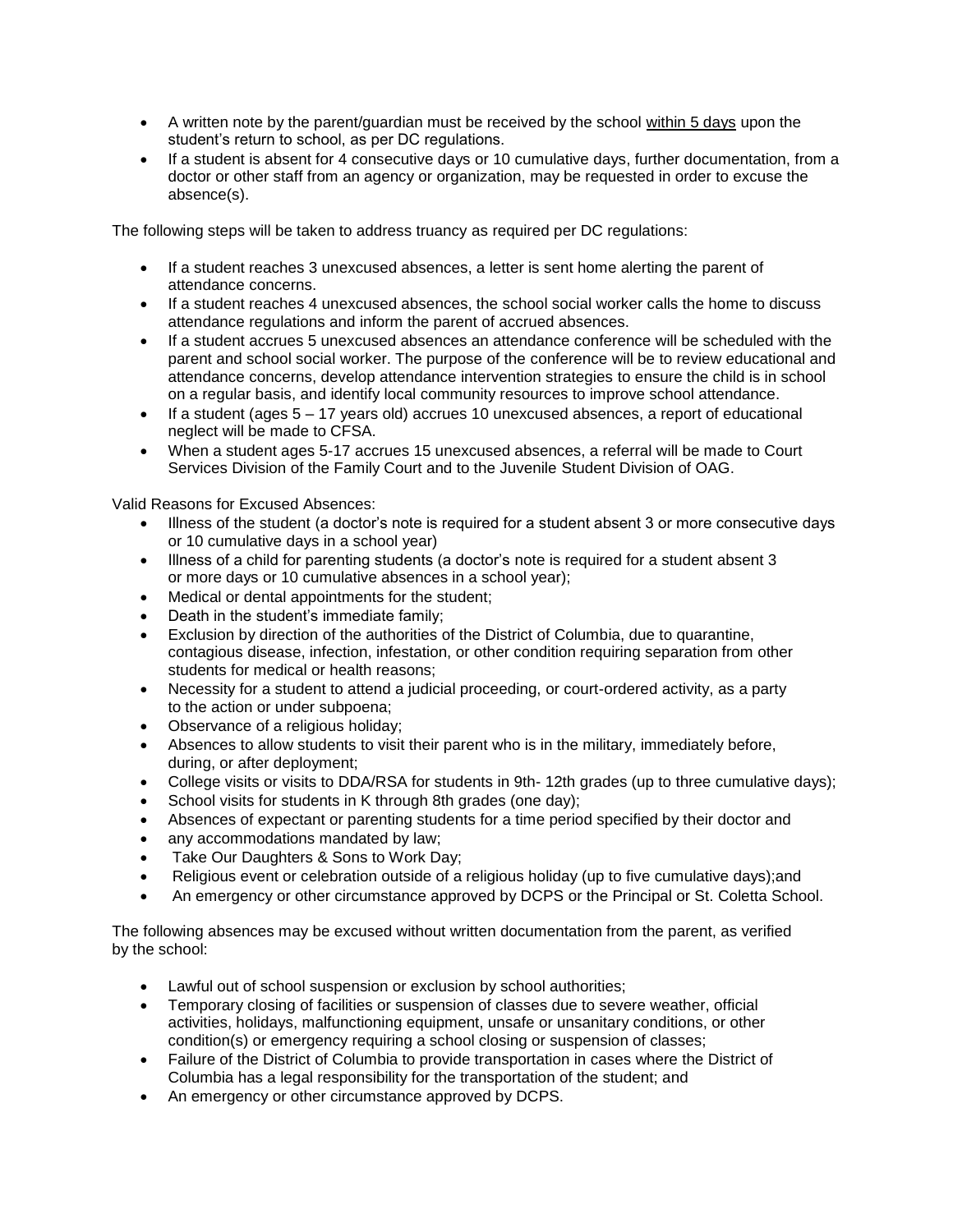Any absence that does not meet the criteria of an excused absence or fails to satisfy the documentation requirement of an excused absence within the allowable timeframe will be classified as an unexcused absence. If a student or parent anticipates an absence not covered by the excused absences listed above, they may submit a request for an excused absence due to a special circumstance to the school principal prior to anticipated date(s) of absence.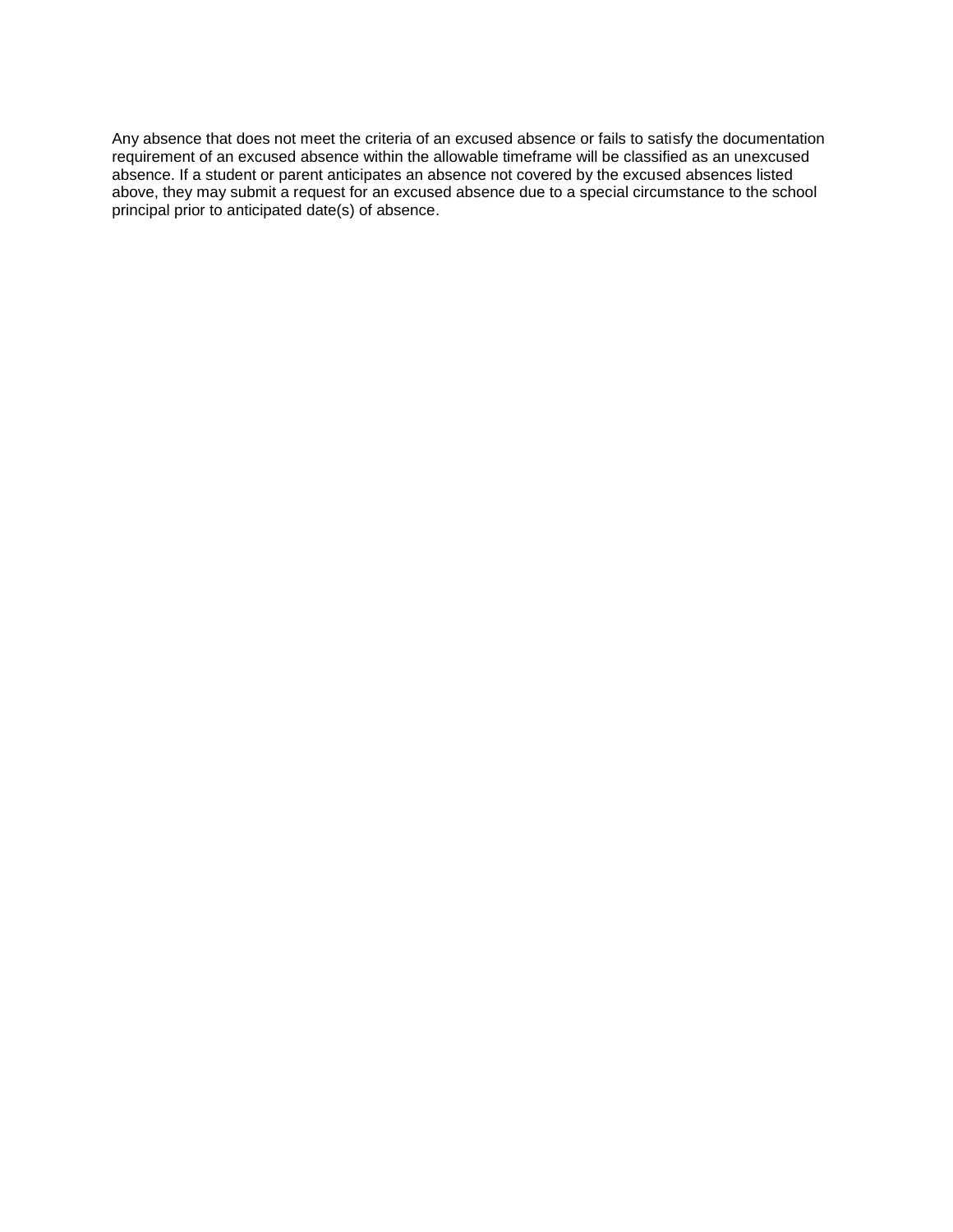# **Policy**

St. Coletta of Greater Washington prohibits discrimination on the basis of a student's race, color, sex, religion, national origin, language spoken, intellectual or athletic ability, measures of achievement or aptitude, or status as a student with special needs. All employees applicants, vendors, and SCGW visitors will be treated without regard to race, religion, color, sex (including pregnancy, gender identity, and sexual orientation), material status, parental status, national origin, age, disability, family medical history or genetic information, political affiliation, military service, or any other factor protected by local, state, or federal law.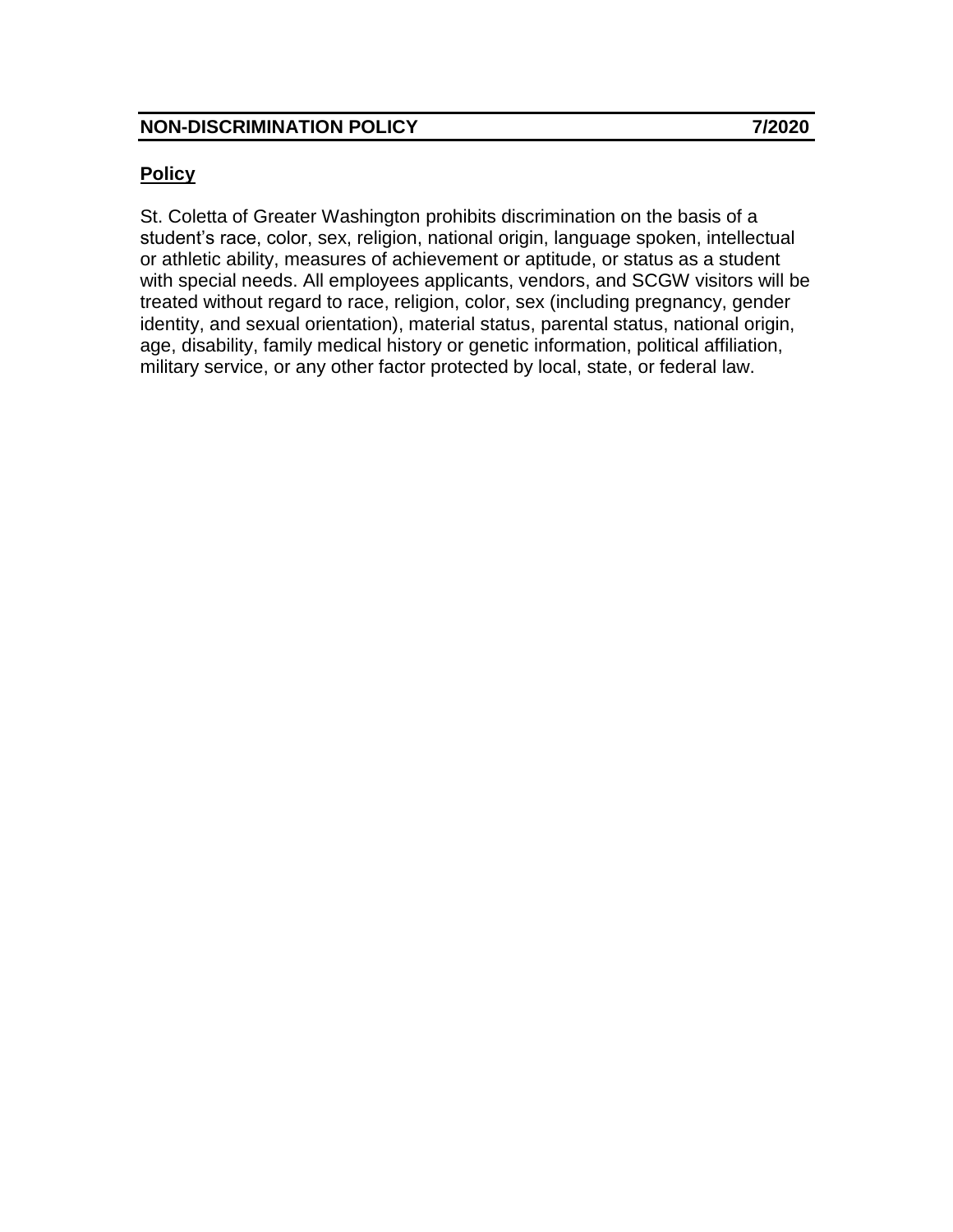

# St. Coletta Special Education Public Charter School

## Seeing possibilities beyond disabilities

#### **FERPA NOTIFICATION (rev. 7/2019)**

The Family Educational Rights and Privacy Act (FERPA) is the federal law designed to protect the privacy of a student's education records. Schools are required to notify parents and eligible students annually of their rights under FERPA. Upon request, St. Coletta discloses education records without consent to officials of another school or school district in which a student seeks or intends to enroll, or is already enrolled if the disclosure is for the purposes of the student's enrollment or transfer.

FERPA grants five rights to parents with respect to their children's scholastic records. These rights transfer to the student, or former student, upon reaching the age of 18. These rights are as follows:

- **The right to inspect and review the student's scholastic records** within a reasonable period but not to exceed 45 days after the day the school receives a request for access. Parents or eligible students should submit to the school principal or assistant principal a written request that identifies the record(s) they wish to inspect. The school principal or other appropriate school official will make arrangements for access and notify the parent or eligible student of the time and place where records may be inspected.
- **The right to request the amendment of a student's scholastic records** that the parent or eligible student believes are inaccurate or misleading. Parents or eligible students may write the school principal, clearly identify the part of the record they want changed, and specify why it should be changed. If St. Coletta decides not to amend the record as requested by the parent or eligible student, the school will notify the parent or eligible student of the decision and advise them of their right to a hearing regarding the request for amendment.
- **The right to consent to disclosures of personally identifiable information contained in a student's scholastic records**, except to the extent that FERPA authorizes disclosure without consent. For example, FERPA authorizes disclosure without consent to school official whom St. Coletta has determined to have legitimate educational interests. A school official is a person employed by St. Coletta as an administrator, supervisor, instructor, or support staff member; an official of another school system where a student seeks or intends to enroll, or where the student is already enrolled. A school official has a legitimate education interest if the official needs to review an education record in order to fulfill his or her professional responsibility.
- **The right to withhold disclosure of directory information**. At its discretion, St. Coletta may disclose basic "directory information" that is generally not considered harmful or an invasion of privacy without the consent of parents or eligible students in accordance with the provisions of District law and FERPA. Directory information includes:
	- A. Student Name **F. Student's Date and Place of Birth**
	-
	- C. Student Telephone Listing Telectrician H. Dates of Attendance
	- D. Name of Attending School
	- B. Student Address **G. Names of Schools Previously Attended**

**REACTES AGGIL** 

- 
- E. Participation in Officially Recognized Activities and Sports

If you do not want St. Coletta School to disclose directory information from your child's education records without your prior written consent, you must notify the LEA within two months of your child's enrollment in the school*.*

 **The right to file a complaint with the U. S. Department of Education concerning alleged failures by the school to comply with the requirements of FERPA.** The name and address of the office that administers FERPA are: Family Policy Compliance Office, U.S. Department of Education, 400 Maryland Ave, SW, Washington, DC 20202.

1901 Independence Avenue SE, Washington DC 20003 Tel: (202) 350-8680 Fax: (202) 350-8699 www.stcoletta.org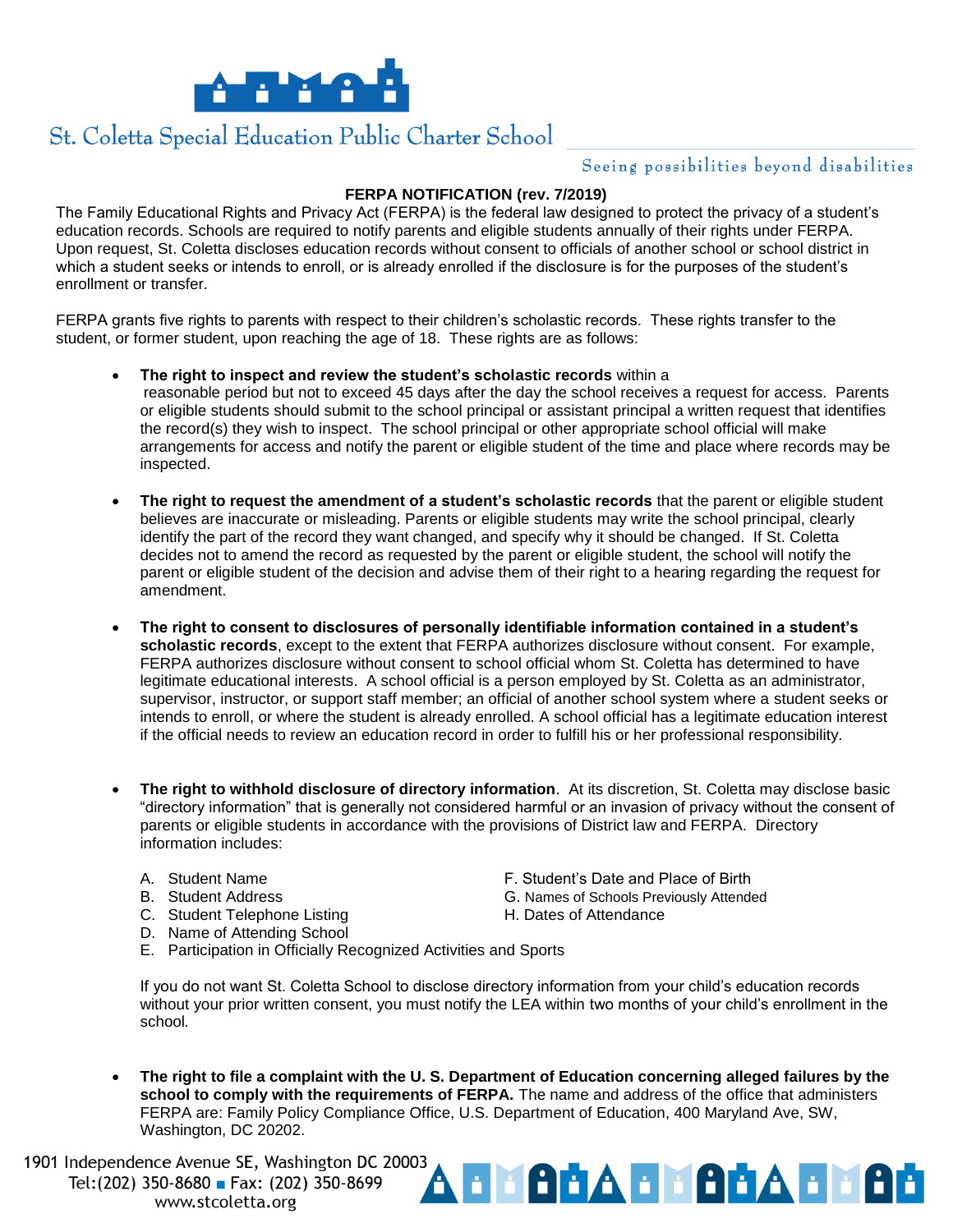Eligible students and parents of minor students have the right to see their records. In general, parental consent is required for others to access information in a student's records. Below are some circumstances under which consent is not required (See 20 USC §1232g (b)-(j) and 34 C.F.R. §99.31):

- In an emergency " if knowledge of the information is necessary to protect the health and safety of the student or other individuals (See 34 C.F.R §99.36(a));
- Instances of abuse or neglect;
- Mandatory reporting of communicable diseases as required by local and federal requirements;
- Disclosure to "school officials, including teachers, within the agency or institution whom the agency or institution has determined to have legitimate educational interests (§ 99.31.(1)(i)(A);
- Certain legal situations including subpoenas or investigations of criminal offenses.

Should you have any questions, please do not hesitate to call me.

Sincerely,

Catherine Decker Assistant Principal of Admissions St. Coletta Special Education PCS

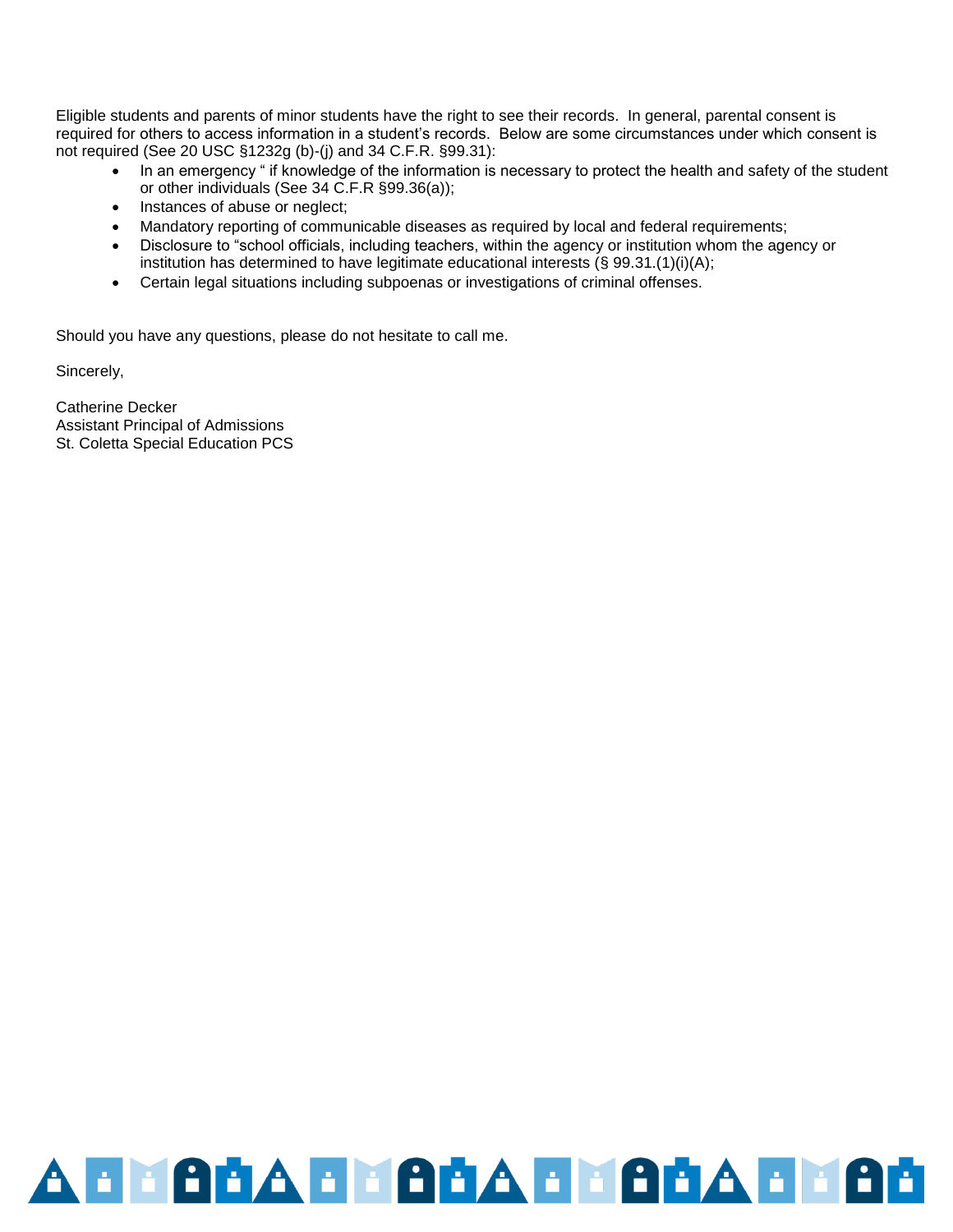St. Coletta Special Education PCS holds quarterly Board Meetings with their Charter School Board. The meeting schedule is posted on our website along with contact information. The meeting schedule will indicate one (1) open board meeting. Letters informing parents of the open meeting will also be sent home and as well as being publicly posted on our social media platforms.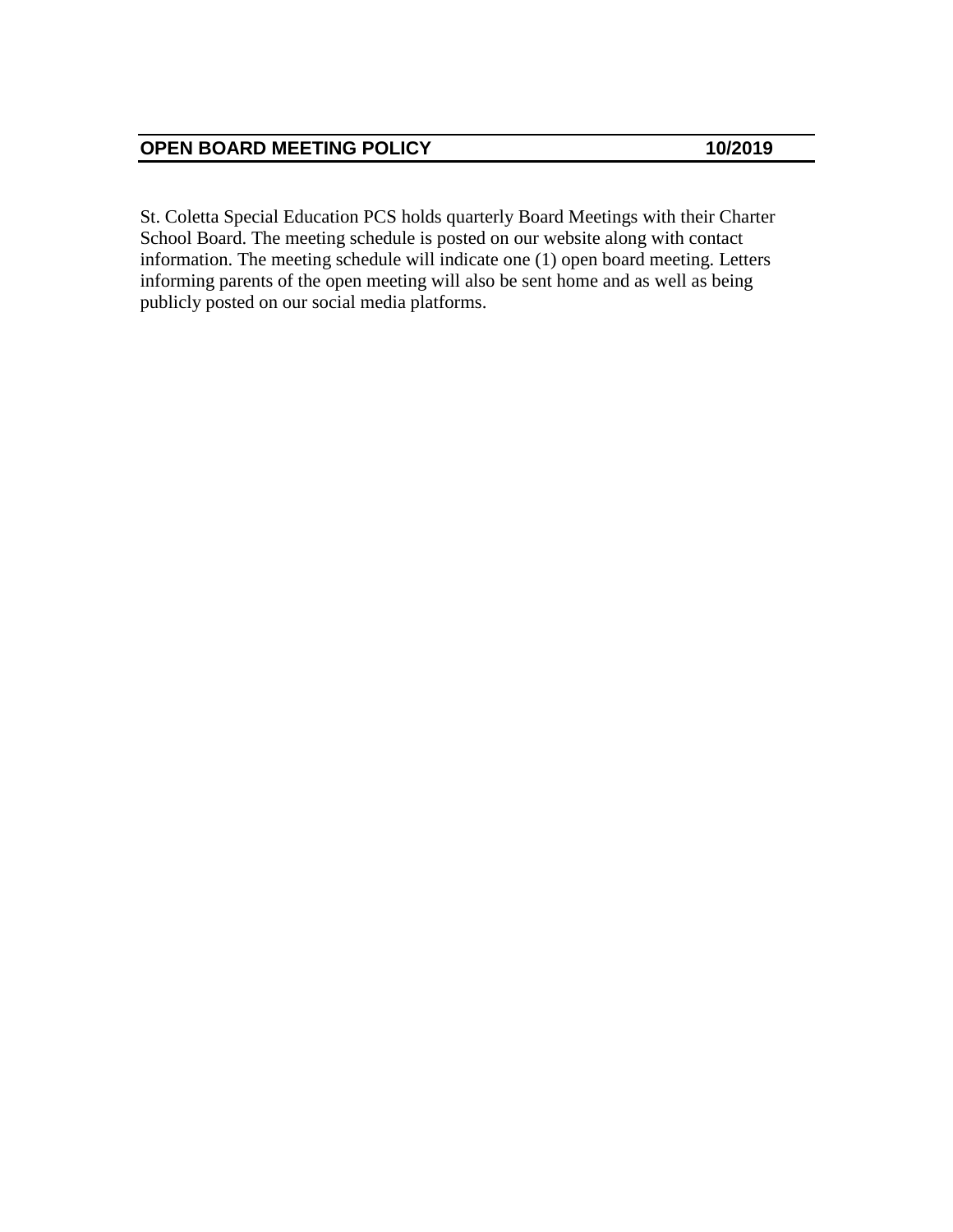| <b>ADMISSION</b> |  |
|------------------|--|
|                  |  |

# **Policy**

St. Coletta serves students three to twenty-two years of age who are diagnosed with intellectual disabilities, autism or multiple disabilities. They may also have the following secondary disabling conditions: speech/language disorders, vision, hearing, orthopedic, and/or other health impairments. No one shall be discriminated against on the basis of race, gender, color, religion, national or ethnic origin or sexual orientation.

# **Procedure**

Admission for DC Residents: If a student lives in the District of Columbia, their parent/guardian can apply for admission by completing and submitting an application to the school during the Open Enrollment Period. The admissions office is located at:

> St. Coletta School 1901 Independence Avenue, SE Washington, DC 20003

Once an application is received, the child's name will be added to the lottery pool/waitlist for their age group (with preferences applied, as appropriate). Should any spaces become available during the school year, St. Coletta will offer spaces to applicants as they appear on the lottery pool list. Only applications received prior to the close the Open Enrollment Period will be included in the lottery. Any applications received after the close of the Open Enrollment Period and before the start of the next Open Enrollment Period will be added to St. Coletta's waiting list.

All preference categories shall be identified prior to conducting the lottery. Upon application, families will indicate eligibility for a preference by selecting the appropriate box on the school's application. Families will provide a copy of the student's full-time IEP (with a disability classification of Intellectual Disability, Autism, or Multiple Disabilities) for review if they wish for the school to apply the special education preference for their child. Similarly, the parent will provide reasonable evidence (e.g. birth certificate, financial assistance statements/benefits, etc.) indicating that the child/student listed on the application shares at least one parent/guardian with and lives at the same residence as a currently enrolled student. A sibling preference will only be applied for cases in which a prospective student also qualifies for the special education preference. If a family does not provide documentation upon submission but indicates that they wish for a preference to be considered, the school will make reasonable attempts to obtain the documentation through communication with the family. The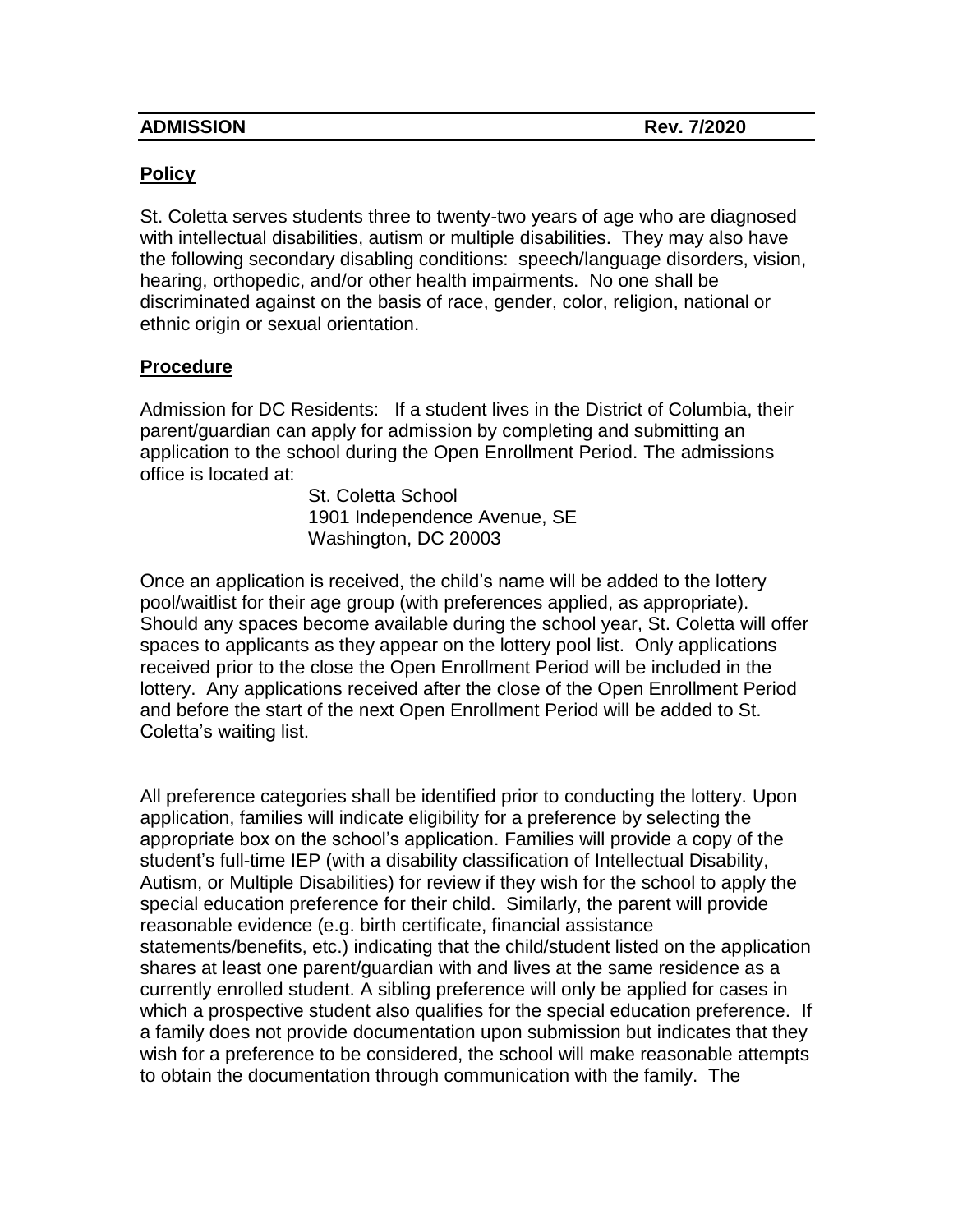preference will not be applied if the school does not receive evidence that the child/student meets the criteria specified above.

# **St. Coletta Public Charter School Lottery Procedure**:

As per DC Public Charter School Law, if operating at full enrollment, selection for admission to the St. Coletta Special Education Public Charter School for a new school year will be via a random public lottery system. The enrollment period will be announced in advance. For school year 2021-2022, the open enrollment period will run from November 2, 2020 through April 30, 2021. The lottery for the new school year will be conducted in a public forum at the school, on May 13, 2021. St. Coletta will first fill any available spaces with students who qualify for the sibling and special education preference. Remaining seats will be filled through separate lotteries for each category (1- students eligible for the special education preference; 2- students not eligible for special education preference). Students not selected through the lottery process will develop the school's waitlist based on the date of application submission until the start of the next Open Enrollment Period. Any seats that become available following the lottery will be offered to students as they appear on the waitlist.

If a child's name is selected, the family/guardian will be contacted regarding their intent to enroll their child within the school program. Any applicant offered a seat will be required to affirmatively respond to an offer for acceptance in writing within 48 hours. Those applicants not responding within this designated period of time will be removed from the waiting list and be required to reapply should they wish consideration for any future openings. No offer shall be made to any student not properly entitled to the available space.

# **Admissions for Virginia and Maryland Residents:**

If the child is a Virginia or Maryland resident, the IEP process will serve as the vehicle for admission through the local school jurisdiction via a referral process.

- 1. Referrals shall be considered for admission to St. Coletta from individuals and agencies that are legally responsible for the payment and assurance of services to the individual with a disability. These shall include but are not limited to:
	- local and state education agencies
	- public and private social service agencies
	- programs serving individuals with disabilities
	- advocacy agencies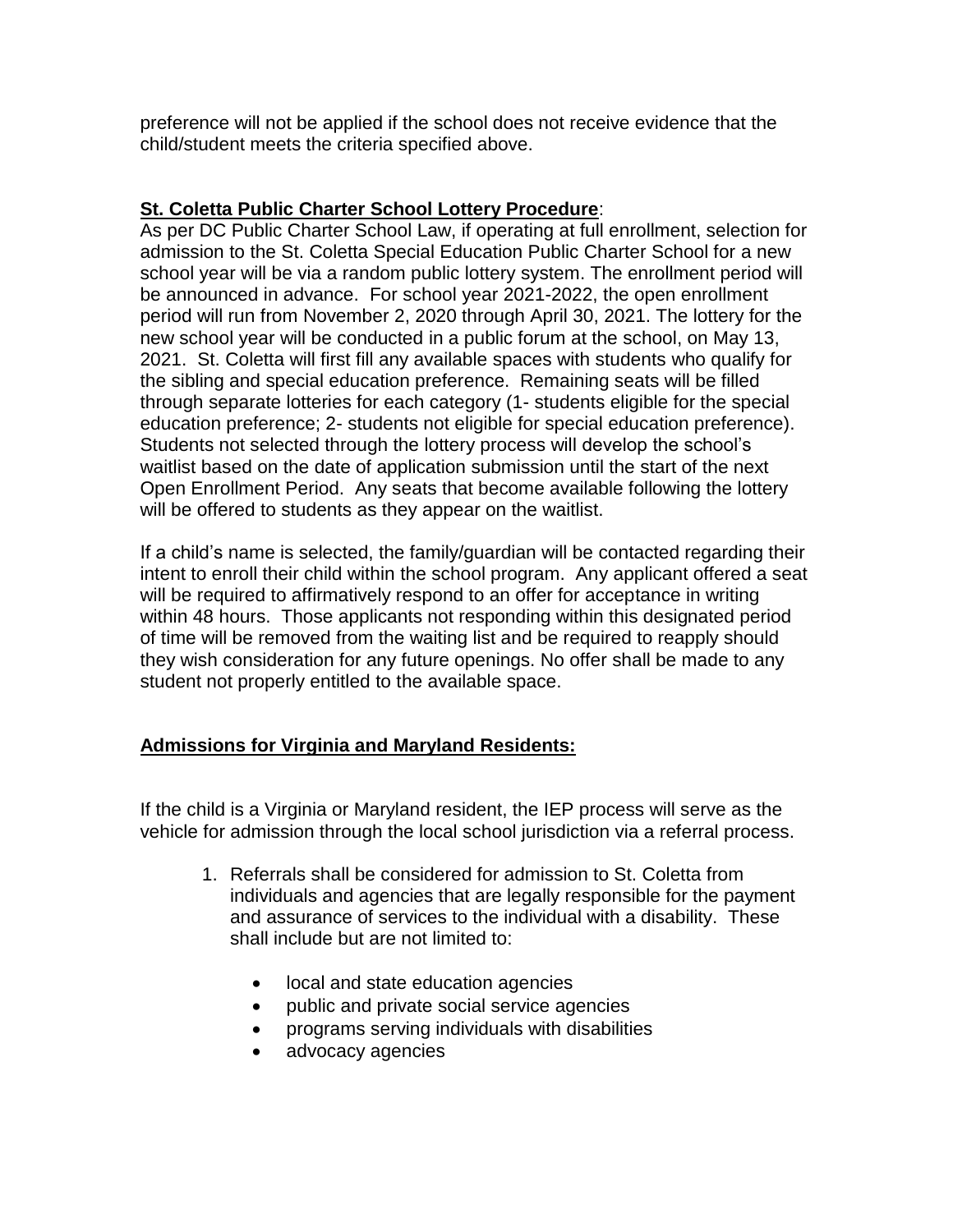- 2. The referring agent shall be responsible for obtaining release of records for forwarding copies of records to include the most recent:
	- Individual Education Plan
	- psychological evaluation
	- medical history and evaluation
	- other school histories and evaluations such as speech/language, occupational and physical therapy
- 3. After the information is received, the parent/guardian will be contacted for a tour and interview, if appropriate. The student must be present at the interview.
- 4. Accepted students will receive a school packet of forms to be completed. The assistant principal in conjunction with the Assistant Principal of Admissions and Local Education Agency will set an admissions date.
- 5. If a student is not appropriate for admissions, the parent/guardian or referring agency will be notified either in writing or via phone communication. Record of non-acceptance will be kept within the school, noting person contacted, date of contact, LEA jurisdiction, and reason for non-acceptance.
- 6. See attached admissions check-list.